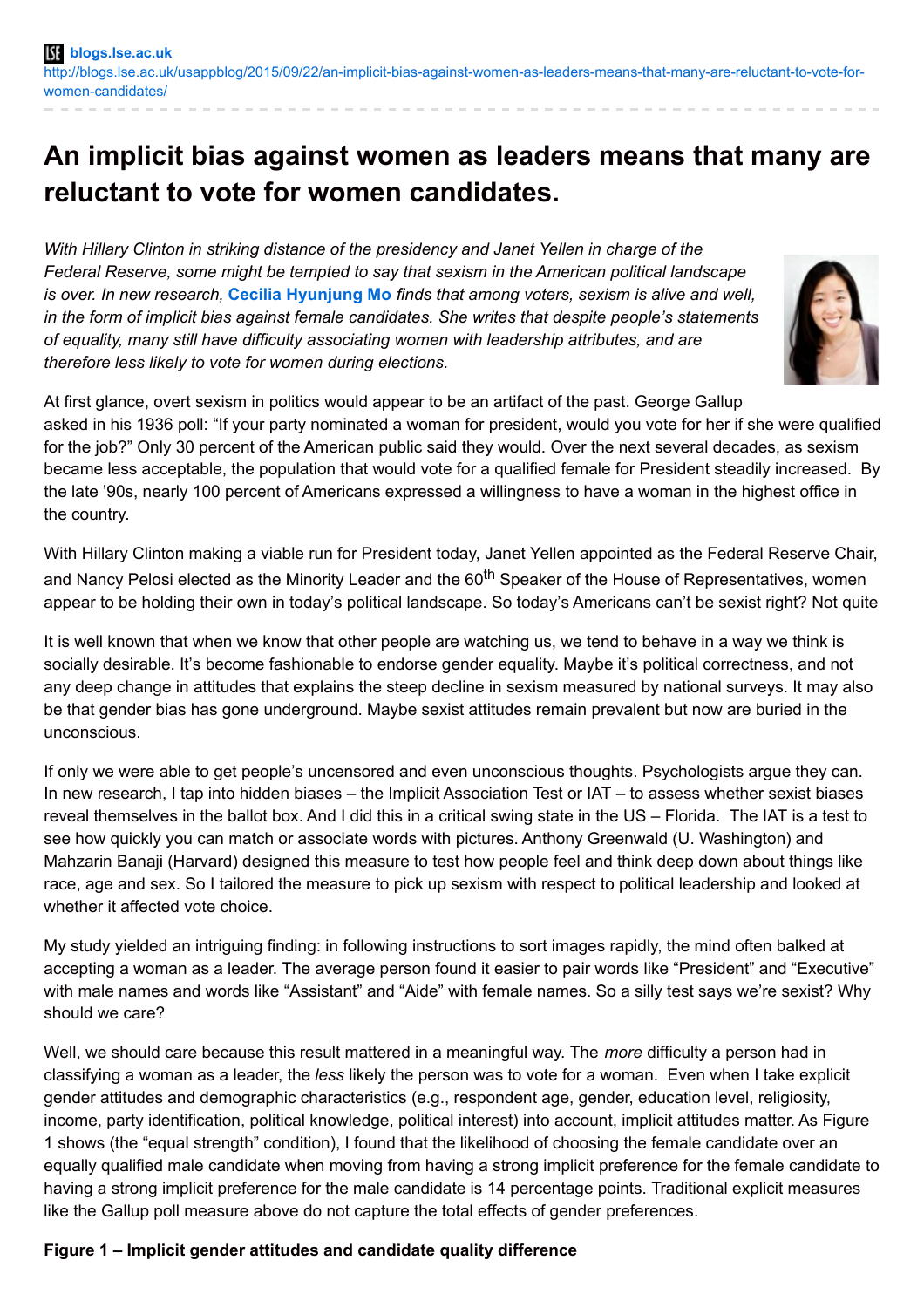

Despite a society in which gender equity is politically correct and socially desirable, bias exists, and you can see it in how people vote. Even when I consider only those who explicitly say that they would support a female candidate, I found that if they have difficulty associating women with leadership attributes, they are less likely to vote for a woman in a noticeable way. Even among those who state gender-equitable ideals, individuals may have an underlying predisposition to favor male candidates over female candidates. So there appears to be a gulf between our conscious ideals of equality and our unconscious tendency to discriminate in the ballot box.

Yet the presence of implicit bias does not mean a woman can't win at the ballot box. Champions of women's rights will be pleased to know that those that are overtly gender-neutral and have unacknowledged and/or unintended implicit prejudice against women will override their implicit bias and support the female candidates if she is supremely more qualified than her male opponent. However, no such override is detected among those with an explicit prejudice; although as indicated in the Gallup Poll, the share of the population who are explicitly gender biased is a minority. Moreover, if winning female candidates have to be visibly more qualified on average than winning male candidates, then bias against women candidates is not necessarily an artifact of the past. So the news for female candidates is mixed.

To that end, my study points to the role political elites and institutions can and do play to counteract the likelihood that citizens base their vote on cues like the sex of candidates. I demonstrate that if voters have an opportunity to learn who the more qualified candidate is, those who explicitly subscribe to egalitarian norms can regulate the expression of their implicit gender prejudice.

According to my research, efforts to increase women's representation in politics then require a two-pronged approach that enhances the opportunity for correction. First, when identifying, recruiting, endorsing, and supporting potential female candidates in mixed-gender races, quality considerations are more important for the viability of the female candidate than for the male candidate. In making political judgments, absent information about individuals that can set candidates apart, cues like candidate sex can play a troublesome role. As such, female candidates that are, on average, more qualified than male candidates, have a greater potential to succeed. However, added qualifications are meaningless if voters are not aware of them.

This brings me to my second point. Institutions that provide voters with the opportunity to learn about the candidate (e.g., ballots with information beyond name or party identification, debates, mailers) are key in efforts to override the role that traits like candidate sex may play in their electability.